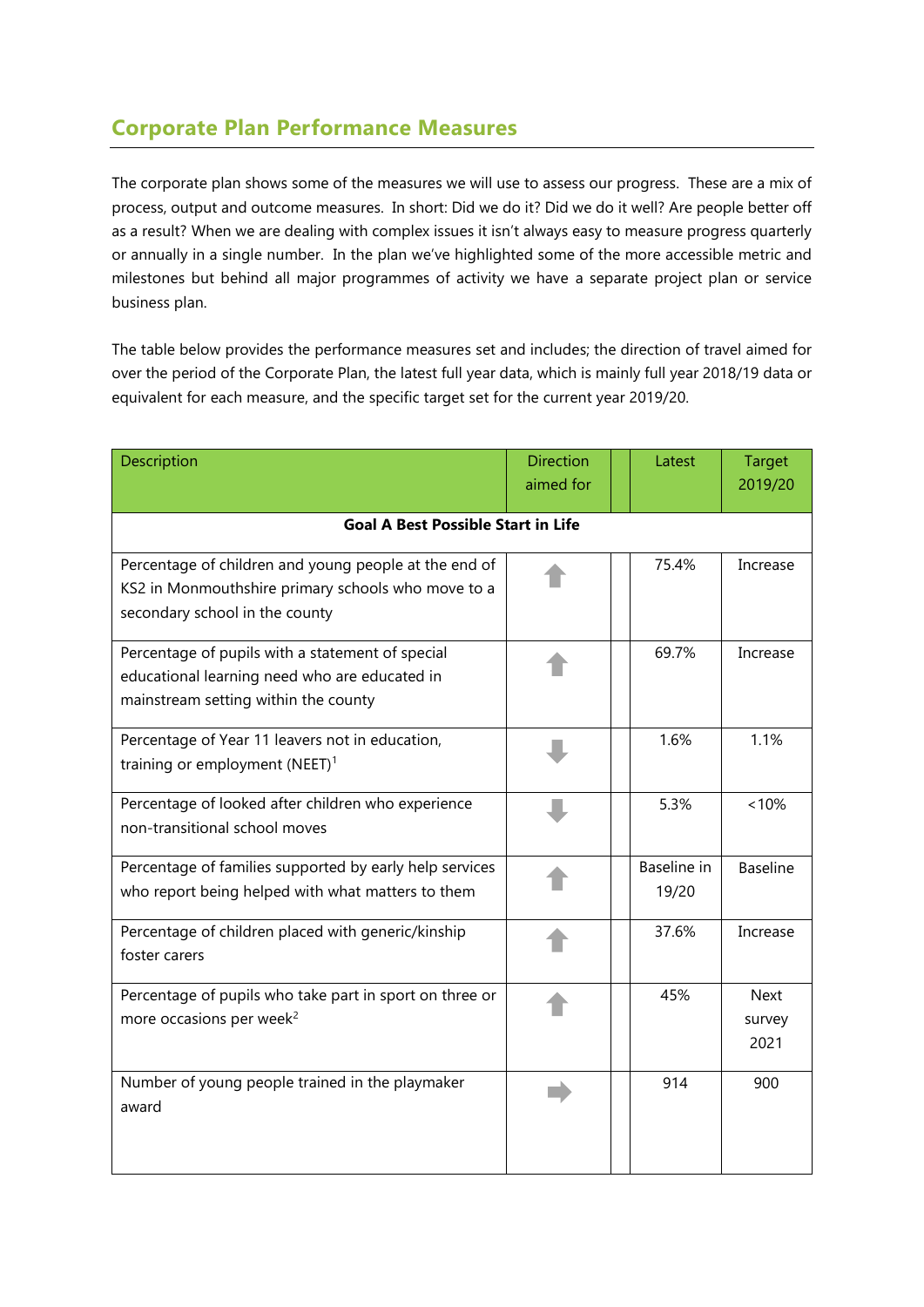| Description                                                                                              | <b>Direction</b> | Latest                                 | <b>Target</b>              |  |  |
|----------------------------------------------------------------------------------------------------------|------------------|----------------------------------------|----------------------------|--|--|
|                                                                                                          | aimed for        |                                        | 2019/20                    |  |  |
| <b>Goal B: Thriving and well-connected county</b>                                                        |                  |                                        |                            |  |  |
| Gross Value Added (£ per head) <sup>3</sup>                                                              |                  | £21,220                                | Increase                   |  |  |
| Difference in average pay between men and women <sup>4</sup> :                                           |                  | £109.6                                 | Reduce                     |  |  |
| Men                                                                                                      |                  | £578.90                                | pay<br>difference          |  |  |
| Women                                                                                                    |                  | £469.30                                |                            |  |  |
| Average weekly earnings of people who work in<br>Monmouthshire <sup>5</sup>                              |                  | £537.8                                 | Increase                   |  |  |
| Number of active business enterprises in the county <sup>6</sup>                                         |                  | 4170                                   | Increase                   |  |  |
| Number of businesses assisted by Monmouthshire<br>Business and Enterprise Team and referrals to partners |                  | 82                                     | 75                         |  |  |
| Total income generated from tourism <sup>7</sup>                                                         |                  | £218.93<br>million                     | 10%<br>increase<br>by 2020 |  |  |
| Number of market and affordable housing units built                                                      |                  | 443<br>(of which<br>131<br>affordable) | 488                        |  |  |
| Number of premises with access to high speed<br>broadband through the Superfast Cymru 2 scheme           |                  | <b>New</b><br>Measure                  | 1581 (over<br>3 years)     |  |  |
| Number of white premises gaining access to high<br>speed broadband                                       |                  | <b>New</b><br>measure                  | <b>New</b><br>measure      |  |  |
| Goal: C. Maximise the Potential of the natural and built environment                                     |                  |                                        |                            |  |  |
| Percentage of waste reused, recycled or composted                                                        |                  | 63.37%                                 | 64.5%                      |  |  |
| Average number of days taken to clear fly-tipping<br>incidents                                           |                  | 4.82                                   | < 5                        |  |  |
| Percentage of streets that are clean                                                                     |                  | 97.2%                                  | 97.5%                      |  |  |
| Percentage reduction of Council carbon dioxide<br>emissions                                              |                  | 9.9%                                   | 3%                         |  |  |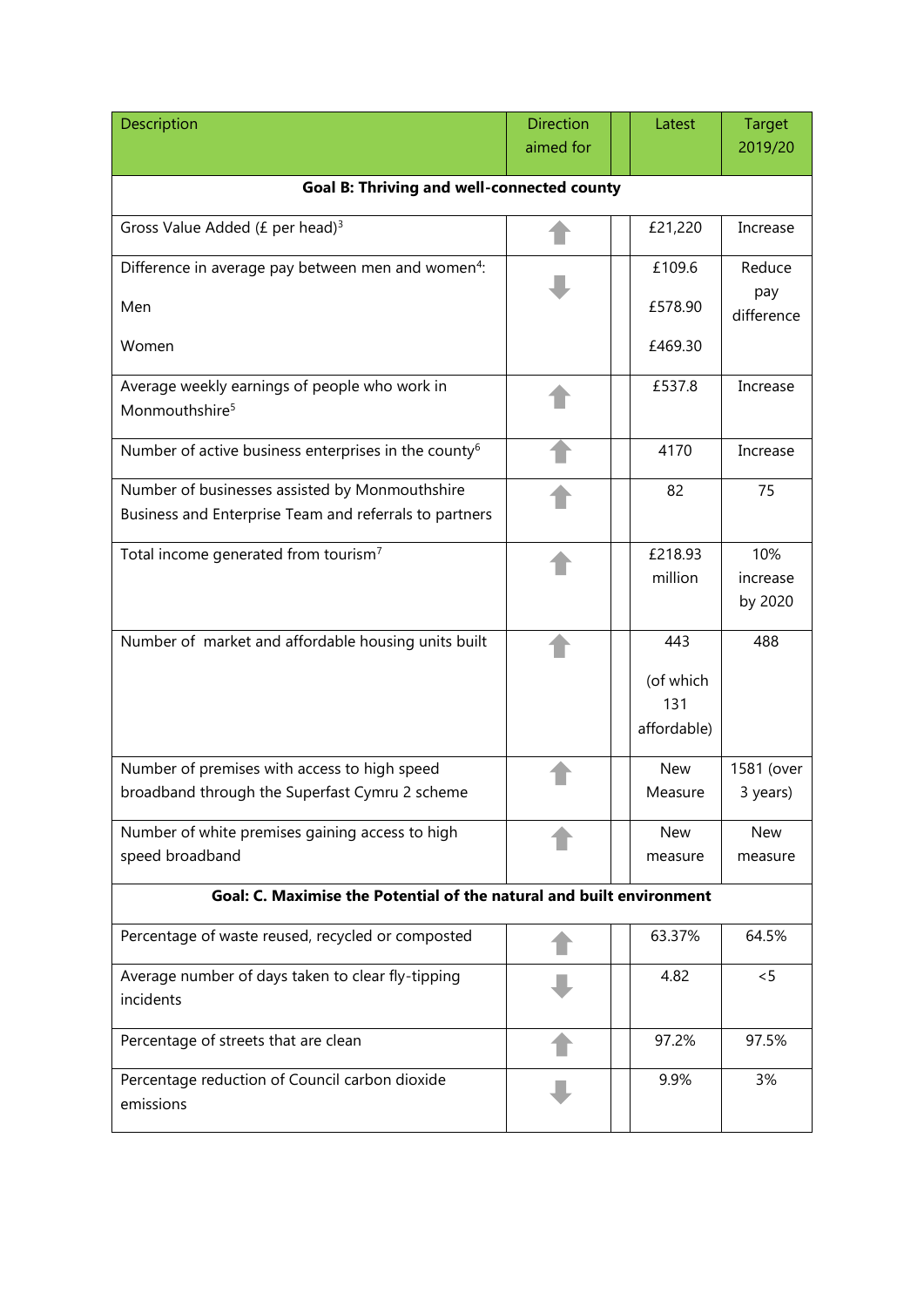| Description                                                                                                               | <b>Direction</b> | Latest               | <b>Target</b>          |
|---------------------------------------------------------------------------------------------------------------------------|------------------|----------------------|------------------------|
|                                                                                                                           | aimed for        |                      | 2019/20                |
| Capacity of renewable energy in the county driven by<br>the Council                                                       |                  | 6240KW               | Increase               |
| Levels of nitrogen dioxide (NO <sub>2</sub> ) pollution in the air<br>$(\mu q/m3)^8$                                      |                  | 8                    | Decrease               |
| Number of trees planted                                                                                                   |                  | Baseline in<br>19/20 | 10,000<br>(by 2022)    |
| Number of new active travel routes                                                                                        |                  | $\mathbf 0$          | Increase               |
| Number of rural communities in which speed safety<br>initiatives are supported                                            |                  | $\mathbf 0$          | Increase               |
| Percentage of roads in poor condition:                                                                                    |                  |                      |                        |
| A roads                                                                                                                   |                  | 2.7%                 | $<3\%$                 |
| <b>B</b> roads                                                                                                            |                  | 4.7%                 | < 5%                   |
| C roads                                                                                                                   |                  | 7.3%                 | ~18%                   |
| Total amount of Rural Development Plan funds<br>committed to projects in Monmouthshire                                    |                  | £194,702             | £1,674,000<br>Dec 2021 |
| Goal: D. Lifelong well-being                                                                                              |                  |                      |                        |
| Percentage of people living independently at home 6<br>months after reablement                                            |                  | 74.3%                | 77%                    |
| Percentage of adult services users who are happy with<br>the care and support they have had                               |                  | 88.3%                | 90%                    |
| Percentage of adult services users who feel they are<br>part of their community                                           |                  | 53.5%                | Increase               |
| Percentage of people living in households in material<br>deprivation <sup>9</sup>                                         |                  | 9%                   | Decrease               |
| Percentage of people satisfied with their ability to get<br>to/access the facilities and services they need <sup>10</sup> |                  | 79%                  | Increase               |
| Number of volunteers directly supporting<br>Monmouthshire County Council                                                  |                  | 1360                 | Increase               |
| Percentage of people participating in sport 3 or more<br>times a week <sup>11</sup>                                       |                  | 38%                  | Increase               |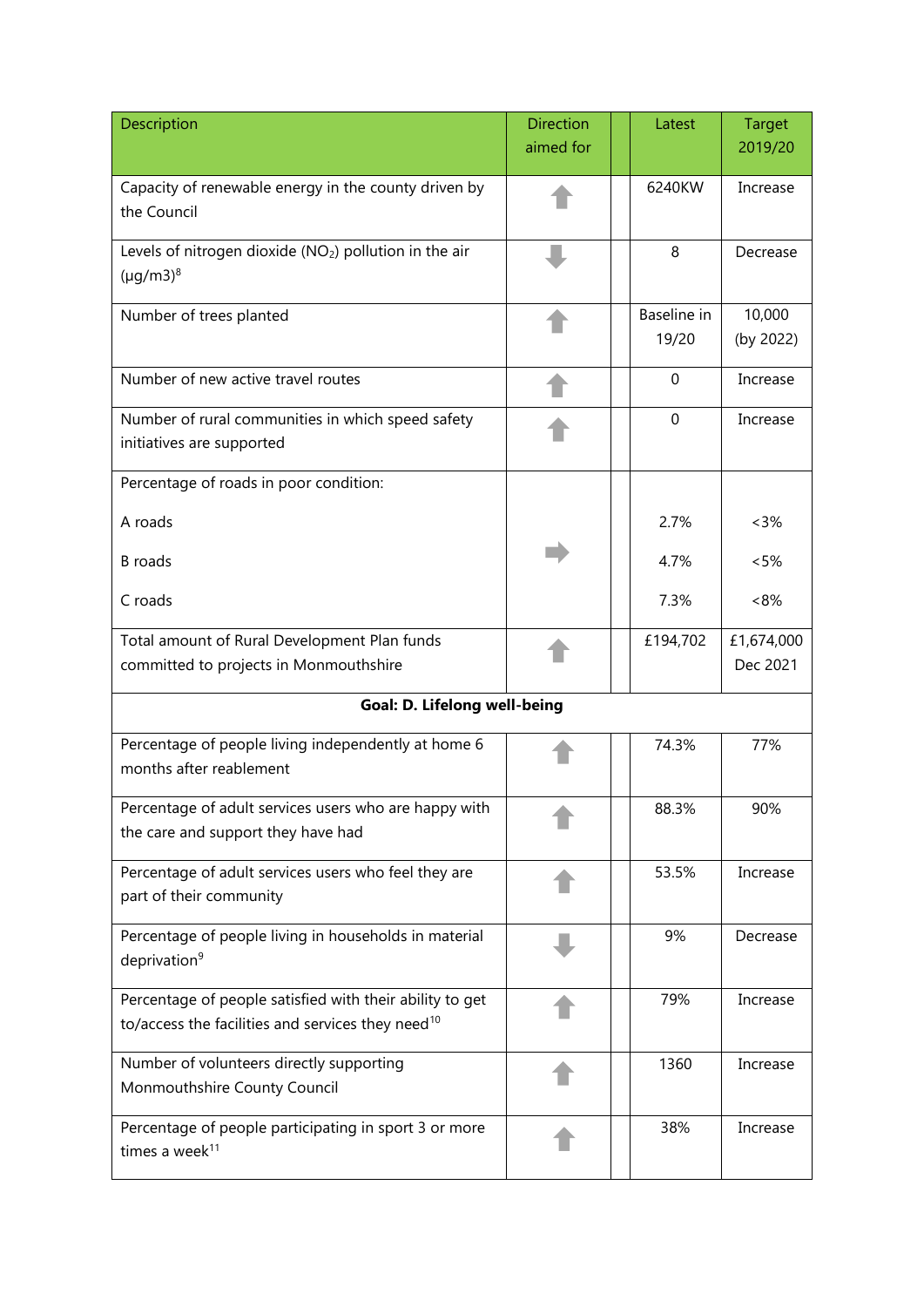| Description                                                                                           | <b>Direction</b><br>aimed for | Latest                  | <b>Target</b><br>2019/20 |  |
|-------------------------------------------------------------------------------------------------------|-------------------------------|-------------------------|--------------------------|--|
| Percentage of people participating in the exercise<br>referral scheme still active after 16 weeks     |                               | 54%                     | >50%                     |  |
| <b>Goal: E. Future-focused Council</b>                                                                |                               |                         |                          |  |
| Over/underspend of Council revenue budget (£)                                                         |                               | £49k<br>under-<br>spend | £0                       |  |
| Percentage of targeted budget reductions achieved                                                     |                               | 81%                     | 95%                      |  |
| Income generation from commercial investments $(f)$                                                   |                               | £122,889                | £610,000                 |  |
| Percentage of people who feel able to influence<br>decisions affecting their local area <sup>12</sup> |                               | 20%                     | Increase                 |  |
| Number of open data sets published                                                                    |                               | 5                       | 10                       |  |
| Number of apprentices on formal recognised<br>apprenticeship schemes per 1,000 employees              |                               | Baseline in<br>19/20    | <b>Baseline</b>          |  |
| Average days lost to sickness absence per FTE<br>employee                                             |                               | 11.5                    | 10.5                     |  |
| Percentage of staff turnover                                                                          |                               | 9.6%                    | <b>Track</b>             |  |

<sup>1</sup> Careers Wales, Annual Survey of School Leavers<http://destinations.careerswales.com/>

**.** 

<sup>&</sup>lt;sup>2</sup> Sport Wales, School Sport Survey data [http://sport.wales/research--policy/surveys-and](http://sport.wales/research--policy/surveys-and-statistics/statistics.aspx)[statistics/statistics.aspx](http://sport.wales/research--policy/surveys-and-statistics/statistics.aspx)

<sup>&</sup>lt;sup>3</sup> Stats Wales, Gross Value Adde[d https://statswales.gov.wales/Catalogue/Business-Economy-and-Labour-](https://statswales.gov.wales/Catalogue/Business-Economy-and-Labour-Market/Regional-Accounts/Gross-Value-Added-GDP)[Market/Regional-Accounts/Gross-Value-Added-GDP](https://statswales.gov.wales/Catalogue/Business-Economy-and-Labour-Market/Regional-Accounts/Gross-Value-Added-GDP)

<sup>&</sup>lt;sup>4</sup> Stats Wales, Average (median) gross weekly earnings [https://statswales.gov.wales/Catalogue/Business-](https://statswales.gov.wales/Catalogue/Business-Economy-and-Labour-Market/People-and-Work/Earnings)[Economy-and-Labour-Market/People-and-Work/Earnings](https://statswales.gov.wales/Catalogue/Business-Economy-and-Labour-Market/People-and-Work/Earnings)

<sup>&</sup>lt;sup>5</sup> Stats Wales, Average (median) gross weekly earnings [https://statswales.gov.wales/Catalogue/Business-](https://statswales.gov.wales/Catalogue/Business-Economy-and-Labour-Market/People-and-Work/Earnings)[Economy-and-Labour-Market/People-and-Work/Earnings](https://statswales.gov.wales/Catalogue/Business-Economy-and-Labour-Market/People-and-Work/Earnings)

<sup>&</sup>lt;sup>6</sup> Stats Wales, Active Business Enterprises [https://statswales.gov.wales/Catalogue/Business-Economy-and-](https://statswales.gov.wales/Catalogue/Business-Economy-and-Labour-Market/Businesses/Business-Demography)[Labour-Market/Businesses/Business-Demography](https://statswales.gov.wales/Catalogue/Business-Economy-and-Labour-Market/Businesses/Business-Demography)

<sup>&</sup>lt;sup>7</sup> The total economic impact of tourism, STEAM data. The economic impact of Tourism is indexed each year.

<sup>&</sup>lt;sup>8</sup> Stats Wales, Air quality<https://statswales.gov.wales/Catalogue/Environment-and-Countryside/Air-Quality>

<sup>&</sup>lt;sup>9</sup> Stats Wales, National Survey for Wales [https://statswales.gov.wales/Catalogue/National-Survey-for-](https://statswales.gov.wales/Catalogue/National-Survey-for-Wales/Well-being-and-Finances/percentageofpeoplelivinginhouseholdsinmaterialdeprivation-by-localauthority-year)[Wales/Well-being-and-Finances/percentageofpeoplelivinginhouseholdsinmaterialdeprivation-by](https://statswales.gov.wales/Catalogue/National-Survey-for-Wales/Well-being-and-Finances/percentageofpeoplelivinginhouseholdsinmaterialdeprivation-by-localauthority-year)[localauthority-year](https://statswales.gov.wales/Catalogue/National-Survey-for-Wales/Well-being-and-Finances/percentageofpeoplelivinginhouseholdsinmaterialdeprivation-by-localauthority-year)

<sup>10</sup> Stats Wales, National Survey for Wales [https://statswales.gov.wales/Catalogue/National-Survey-for-](https://statswales.gov.wales/Catalogue/National-Survey-for-Wales/Local-Area-and-Environment/percentageofpeoplesatisfiedwithaccesstofacilitiesandservices)[Wales/Local-Area-and-Environment/percentageofpeoplesatisfiedwithaccesstofacilitiesandservices](https://statswales.gov.wales/Catalogue/National-Survey-for-Wales/Local-Area-and-Environment/percentageofpeoplesatisfiedwithaccesstofacilitiesandservices)

<sup>11</sup> Stats Wales, National Survey for Wales [https://statswales.gov.wales/Catalogue/National-Survey-for-](https://statswales.gov.wales/Catalogue/National-Survey-for-Wales/Sport-and-Recreation/percentageofpeoplewhoparticipateinsport3ormoretimesaweek-by-localauthority-year)[Wales/Sport-and-Recreation/percentageofpeoplewhoparticipateinsport3ormoretimesaweek-by](https://statswales.gov.wales/Catalogue/National-Survey-for-Wales/Sport-and-Recreation/percentageofpeoplewhoparticipateinsport3ormoretimesaweek-by-localauthority-year)[localauthority-year](https://statswales.gov.wales/Catalogue/National-Survey-for-Wales/Sport-and-Recreation/percentageofpeoplewhoparticipateinsport3ormoretimesaweek-by-localauthority-year)